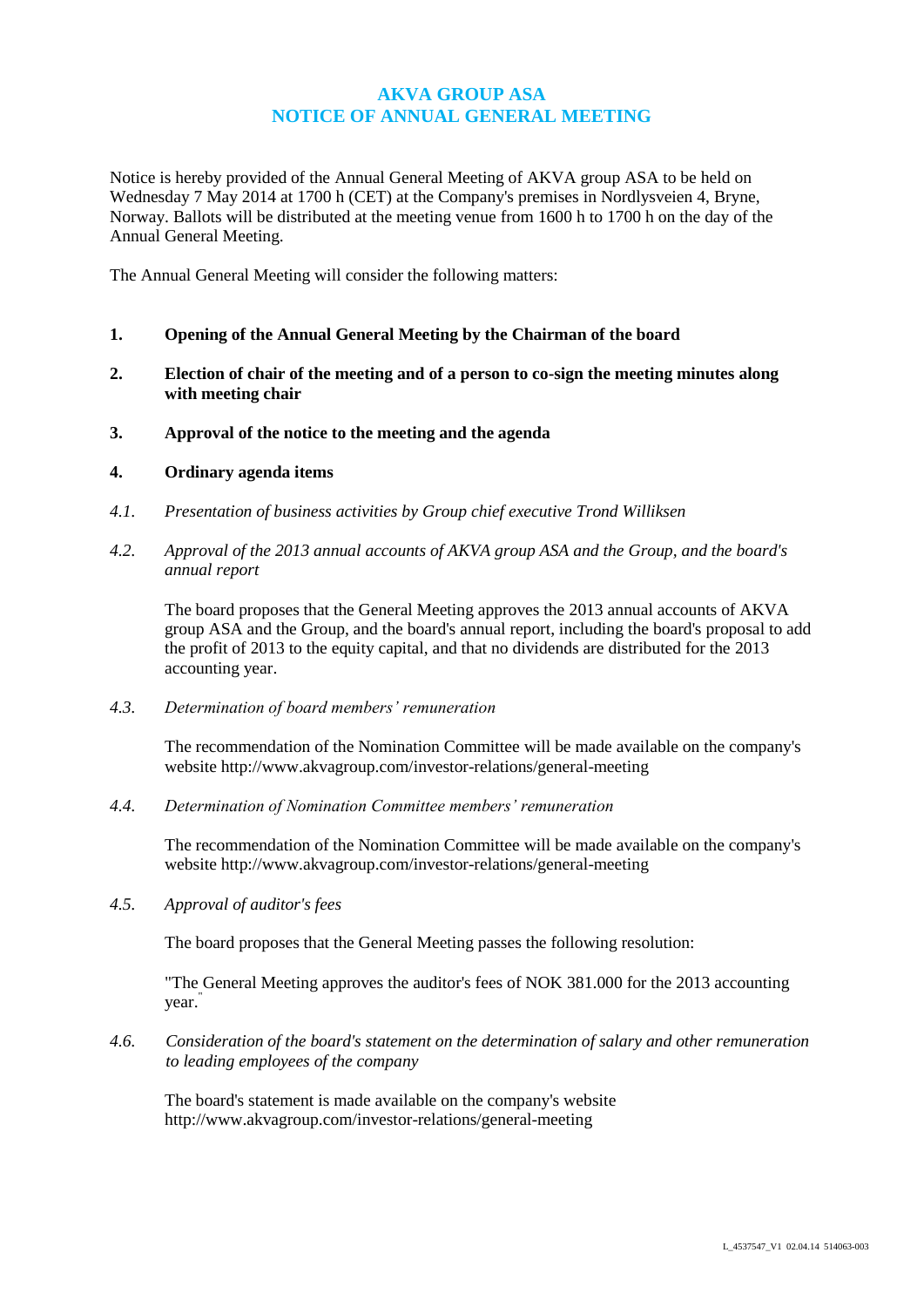The General Meeting shall hold a consultative vote regarding the statement for determination of salary and other remuneration to leading employees of the company. The board's guidelines for the Company's share option program must be approved by the General Meeting.

The board proposes that the General Meeting passes the following resolution;

"1. The General Meeting adheres to the board's statement on the determination of salary and other remuneration to leading employees of the company.

2. The General meeting approves the board's guidelines for the Company's share option program"

## *4.7. Consideration of the board's statement on corporate governance in accordance with the Norwegian Accounting Act section 3-3 b*

The company is obliged to give an account on corporate governance, in accordance with the Norwegian Accounting Act. The board's statement is included in the board's annual report for 2013. The company's General Meeting shall consider the statement on the Annual General Meeting, in accordance with the Norwegian Public Limited Liability Company Act section 5- 6. The board proposes that the General Meeting passes the following resolution;

"The General Meeting adhere to/sanction the board's statement on corporate governance, included in the annual report."

## *4.8. Election of board members*

The recommendation of the Nomination Committee will be made available on the company's website http://www.akvagroup.com/investor-relations/general-meeting

## *4.9. Election of Nomination Committee members*

The recommendation of the Nomination Committee will be made available on the company's website http://www.akvagroup.com/investor-relations/general-meeting

# **5 Authorization to increase the share capital**

To ensure the completion of the Company's strategic goals in the best possible way, the board proposes that the General Meeting grants the board an authorization to carry out one or several capital increases.

The purpose of the authorization is to give the board the opportunity to raise additional capital quickly and efficiently in connection with funding of further development and possible expansion of the business. Accordingly, it would be appropriate to give the board the opportunity to make a continuous assessment of and response to the need for additional capital.

The board's proposal does not permit the pre-emptive right of shareholders to subscribe for shares pursuant to section 10-4 of the Public Limited Liability Companies Act to be waived.

The board proposes that the General Meeting pass the following resolution:

*The board is authorized to increase the company's share capital by up to NOK 12.917.151, through subscription of new shares. The authorization does not authorize the board to waive the pre-emptive right of shareholders pursuant to section 10-4 of the Public Limited Liability Companies Act (the "Act"), nor carry out a capital increase through payments in nonmonetary assets, nor incur special obligations on behalf of the company as set out in section*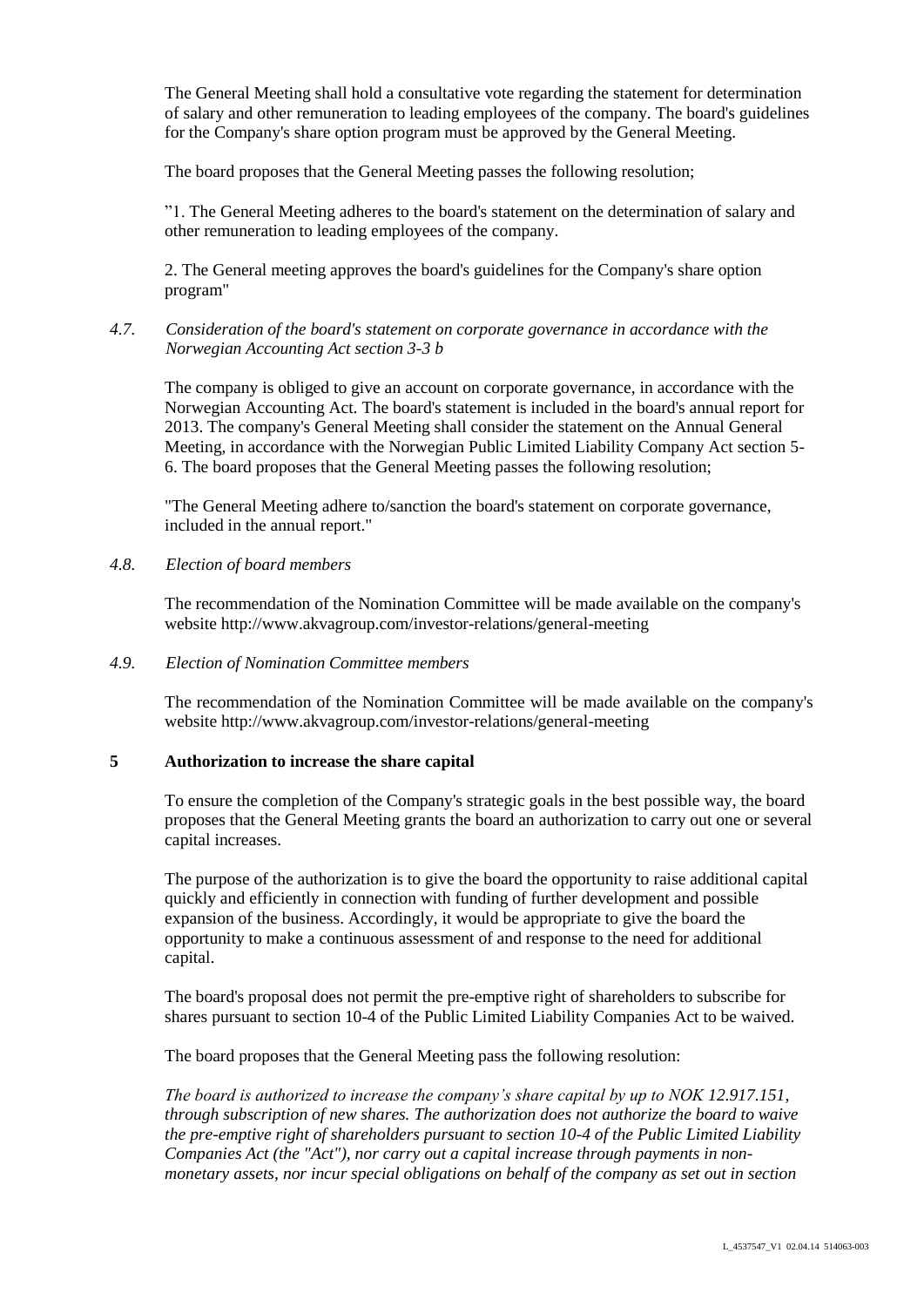*10-2 of the Act, nor decisions on mergers pursuant to section 13-5 of the Act, and may not be used in connection with the company's option program.* 

*The authorization shall be in force from the date of the General Meeting until the earlier of the time of the Annual General Meeting in 2015 and 30 June 2015. This authorization replaces all previous authorizations to the board to increase the company's share capital."*

## **6. Authorisation to purchase own shares**

On the General Meeting of 14 May 2013, the board was authorised to purchase the company's own shares up to a total nominal value of NOK 645,857, which equals to approximately 2,5 % of the Company's share capital. The authorisation is in force until the Annual General Meeting in 2014, however, not later than until 30 June 2014. In the opinion of the board, a reduced extension of the authorization is necessary in order to be able to fulfil the company's share option program. The board proposes to extend a reduced authorization and that the General Meeting passes the following resolution:

*The board is, pursuant to Section 9-2 to 9-4 of the Public Limited Companies Act, authorized to purchase and hold shares in the Company. The shares to be acquired under this authorization shall not be acquired at a higher value than market terms on a regulated market where the shares are traded.*

*This authorization may be used one or several times. The maximum face value of the shares which the Company may acquire pursuant to this authorization is in total NOK 645.857 which equals to approximately 2,5 % of the Company's share capital.*

*Acquisition of shares pursuant to this authorization may only take place if the Company's distributable reserves according to the most recent balance sheet exceed the remuneration for the shares to be acquired. The board is free to determine how the company's own shares will be acquired and sold, provided an acquisition under this authorization must be in accordance with prudent and good business practice, with due consideration to losses which may have occurred after the balance-sheet date or to such expected losses.*

*The authorisation shall be in force from the date of the General Meeting until the Annual General Meeting in 2015, however, not later than until 30 June 2015. This authorization replaces the authorization to the board to purchase own shares, given by the General Meeting the 14 May 2013.*

\*\*\*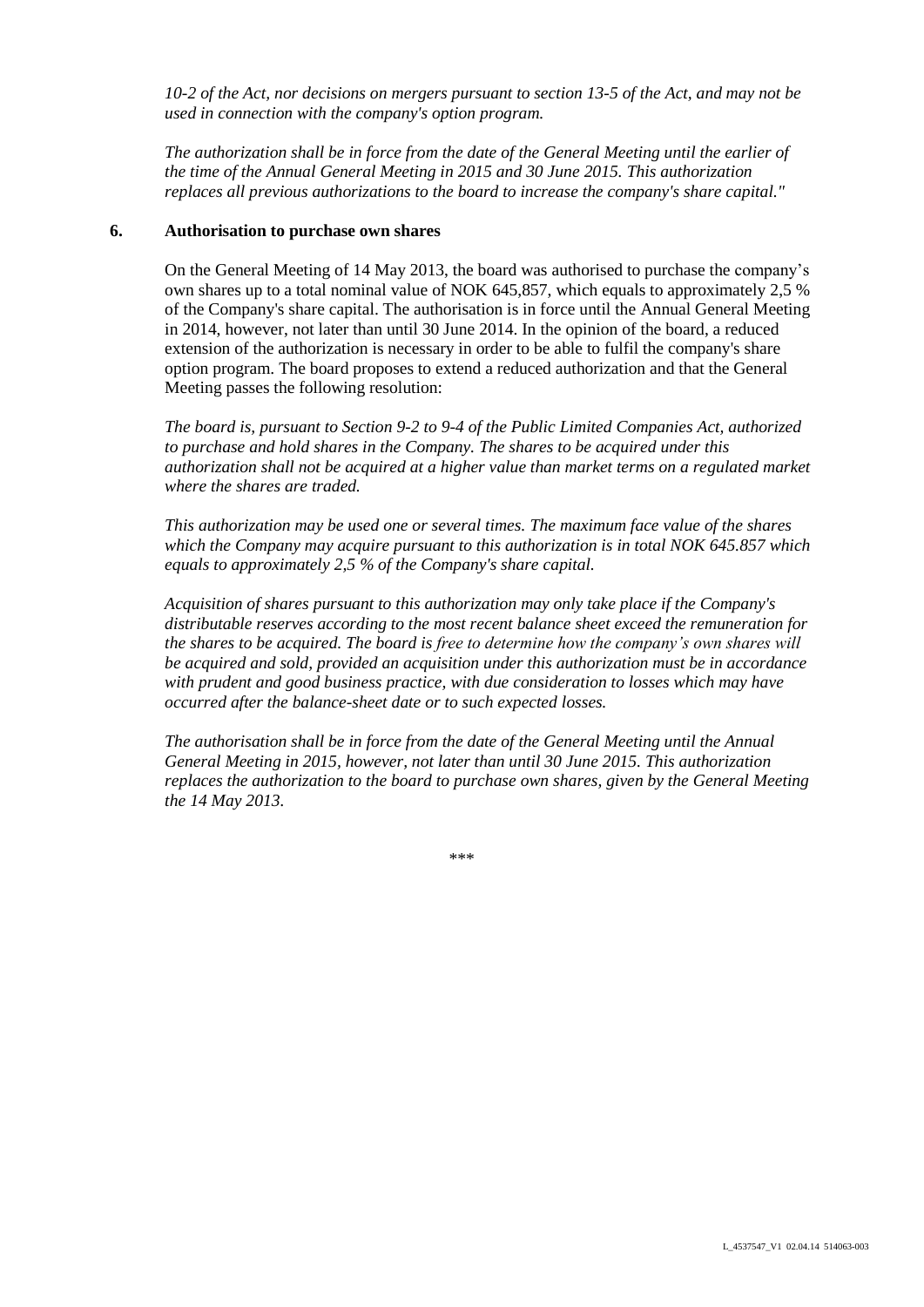### **The shares of the company and the right to vote for shares**

The company's share capital is NOK 25,834,303 divided into 25,834,303 shares. Each share is entitled to one vote.

Each shareholder has the right to vote for the number of shares owned by the shareholder and registered on an account in the Norwegian Central Securities Depository (VPS) belonging to the shareholder at the time of the Annual General Meeting. If a shareholder has acquired shares and the share acquisition has not been registered with the Norwegian Central Securities Depository (VPS) at the time of the Annual General Meeting, voting rights for the acquired shares may only be exercised if the acquisition is reported to VPS and proven at the Annual General Meeting. In case of ownership transfer, the parties may agree that the seller can exercise the shareholder rights until the rights have been assumed by the acquirer.

Voting rights on shares registered in VPS accounts belonging to custodians, cf. the Public Limited Liability Companies Act § 4-10, may, from the company's point of view, not be exercised either by the beneficial owner or the custodian. However, the beneficial owner of the shares may exercise voting rights if he proves that he has taken the necessary actions to terminate the custodianship of the shares and that the shares will be transferred to an ordinary VPS account in the name of the owner. If the owner can prove that he has initiated such measures and that he has a real shareholder interest in the company, he may, in the opinion of the company, vote for the shares even if they are not yet registered in an ordinary VPS account.

## **The shareholders' rights**

A shareholder cannot demand that new items are added to the agenda when the deadline for such request has expired, cf. § 5-11second sentence of the Public Limited Companies Act.

A shareholder has the right to make proposals for a resolution regarding the items which will be considered by the General Meeting.

A shareholder has the right to require the members of the Board of Directors and the General Manager to provide necessary information to the General Meeting that may influence the approval of the annual accounts and the annual report, items which have been presented to the shareholders for decision, the company's financial position, including information on other companies in which the company participates, and other items to be considered at the Annual General Meeting, unless the information requested may not be disclosed without causing disproportionate damage to the company.

If additional information is necessary, and an answer cannot be given at the Annual General Meeting, a written answer shall be prepared within two weeks from the date of the Annual General Meeting. Such answer shall be available to the shareholders at the company's premises and be sent to shareholders requesting the information. If the answer is considered material for evaluation of the circumstances mentioned in the previous paragraph, the answer should be sent to all shareholders with known address.

### **Registration of attendance to the Annual General Meeting**

Shareholders who wish to participate at the Annual General Meeting, either in person or by proxy, must complete and submit the attached attendance form or the attached form of proxy, to AKVA group ASA, v/ Rita Irene Hansen-Våland, Post box 271, Nordlysveien 4, 4349 Bryne and by fax (+47) 51 77 85 01. In case the shareholder is a legal entity, a certificate of registration must accompany the attendance form. Otherwise, the shareholder must bring a certificate of registration to the General Meeting. We kindly request that the attendance form is received by AKVA group ASA no later than Tuesday 6 May 2014, at 12:00 h local time, Bryne.

#### **Proxy**

A shareholder, who is not present at the General Meeting in person, may grant proxy to a nominated proxy holder. Any proxy form not naming any particular proxy holder will be deemed given to the chairman of the board or a person designated by him. Enclosed with the Notice of Annual General Meeting is a form for granting proxy. We kindly ask you to send the proxy by post to AKVA group ASA, v/ Rita Irene Hansen, Post box 271, Nordlysveien 4, 4349 Bryne and by fax (+47) 51 77 85 01. In case the shareholder is a legal entity, a certificate of registration must be enclosed to the form of proxy. Online registration of proxy with voting instructions is not possible.

Shareholders may also grant proxy with voting instructions. A separate proxy form for such detailed voting instructions is enclosed with the Notice of Annual General Meeting. Proxy with voting instructions should be sent by post AKVA group ASA, v/ Rita Irene Hansen-Våland, Post box 271, Nordlysveien 4, 4349 Bryne and by fax (+47) 51 77 85 01.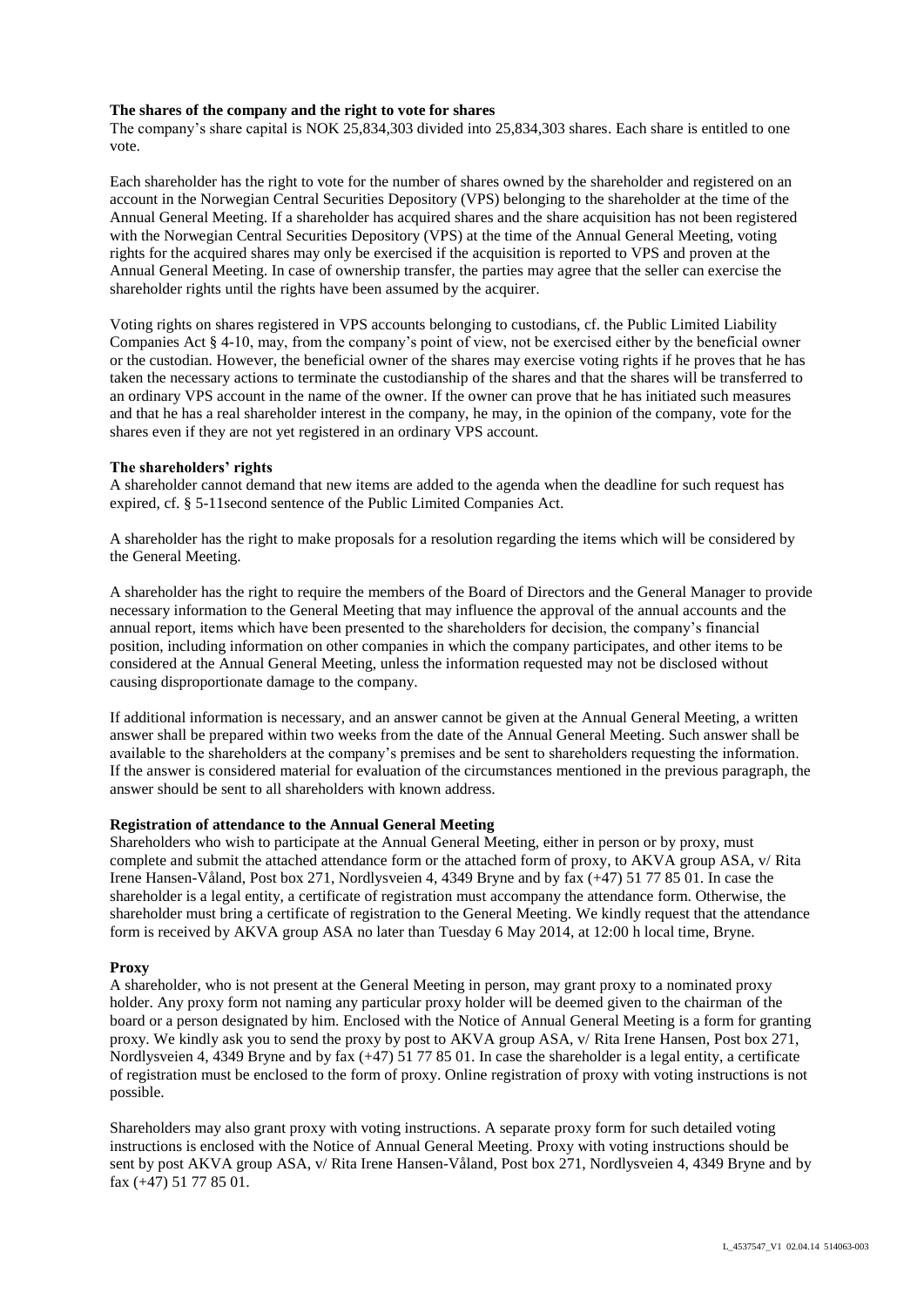We kindly request that all proxies, with and without instructions, are received by AKVA group ASA no later than Tuesday 6 May 2014, at 12:00 h local time, Bryne. Proxies not received by the company within the deadline, must be presented at the General Meeting in original (accompanied by a certificate of registration if the shareholder is a legal entity).

#### **Documents and proposals for resolutions**

In accordance with the article 8 of Articles of Association, documents which shall be handled at the General Meeting is displayed on the company's website http://www.akvagroup.com/investor-relations/general-meeting, and are consequently not distributed together with the notice. Nevertheless, each shareholder has the right to have the documents sent to him or her free of charge, upon request to the company. Shareholders may request the documents from the company by e-mail rihvaaland@akvagroup.com or by post to AKVA group ASA, v/ Rita Irene Hansen-Våland, Post box 271, Nordlysveien 4, 4349 Bryne. The company's website also displays the proposals for resolutions on the items on the agenda http://www.akvagroup.com/investor-relations/generalmeeting

In accordance with section 5-12 (1) of the Norwegian Public Limited Liability Companies Act, the Chairman of the board, Hans Kristian Mong will open the General Meeting.

\*\*\*

The Notice of the General Meeting and additional information related to the General Meeting is also available at the Company's website www.akvagroup.com

\*\*\*

# 10 April 2014 AKVA group ASA The Board of Directors

Enclosures: Enclosure 1: Notice of Attendance/Proxy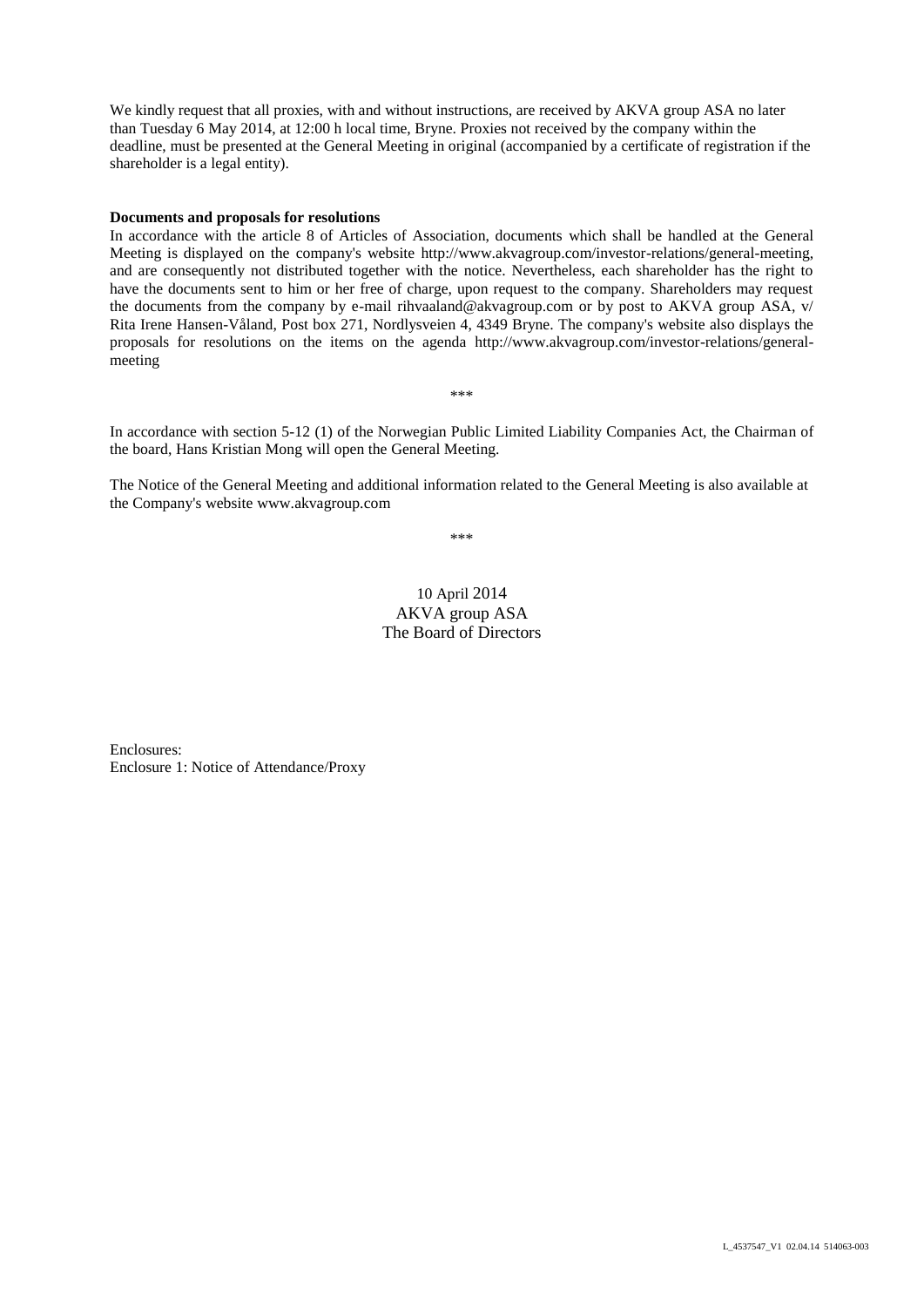#### **ATTENDANCE FORM, ANNUAL GENERAL MEETING**

*Shareholders who wish to attend the Annual General Meeting of AKVA group ASA to be held 7 May 2014 at Bryne, must send this form by post to AKVA group ASA*, *v/ Rita Irene Hansen-Våland, Post box 271, Nordlysveien 4, 4349 Bryne and by fax (+47) 51 77 85 01. The attendance form should be received by AKVA group ASA no later than 6 May 2014 at 12:00 h local time, Bryne. In case the shareholder is a legal entity, a certificate of registration must accompany the attendance form.* 

|            |                                                     | In case the shareholder is a legal entity, it will be represented by: |                                                                                       |  |  |
|------------|-----------------------------------------------------|-----------------------------------------------------------------------|---------------------------------------------------------------------------------------|--|--|
|            |                                                     |                                                                       | Person who represents the entity                                                      |  |  |
|            |                                                     |                                                                       | (to grant proxy, please use the form of proxy below)                                  |  |  |
|            |                                                     |                                                                       | (shareholders name in capital letters) will attend at AKVA group ASA's Annual         |  |  |
|            | General Meeting, 7 May 2014 at 17:00, and vote for: |                                                                       |                                                                                       |  |  |
|            |                                                     | own shares                                                            |                                                                                       |  |  |
|            |                                                     | other shares in accordance with enclosed proxy                        |                                                                                       |  |  |
| A total of | .                                                   | shares.                                                               |                                                                                       |  |  |
|            |                                                     |                                                                       |                                                                                       |  |  |
| Place/date |                                                     |                                                                       | Shareholder's signature                                                               |  |  |
|            |                                                     |                                                                       | (Sign only by own attendance. To grant proxy, please<br>use the form of proxy below.) |  |  |

### **PROXY (WITHOUT VOTING INSTRUCTIONS)**

*This form of proxy is for proxy without voting instructions. A shareholder who wishes to grant proxy with voting instructions, shall use the form on the next page. If you are not able to attend the Annual General Meeting, a nominated proxy holder can be granted your voting authority. Any proxy not naming proxy holder will be deemed given to the chairman of the board or a person designated by him. In case the shareholder is a legal entity, a certificate of registration must accompany the form of proxy.*

*We kindly ask you to send the proxy form by post to AKVA group ASA, v/ Rita Irene Hansen-Våland, Post box 271, Nordlysveien 4, 4349 Bryne and by fax (+47) 51 77 85 01. The proxy should be received by AKVA group ASA no later than 6 May 2014 at 12:00 h.*

\_\_\_\_\_\_\_\_\_\_\_\_\_\_\_\_\_\_\_\_\_\_\_\_\_\_\_\_\_\_\_\_\_\_\_\_ (shareholders name in capital letters) hereby grants (tick of the right box, and fill out name of proxy, if applicable)

 $\Box$  The chairman (or a person designated by him).

□ \_\_\_\_\_\_\_\_\_\_\_\_\_\_\_\_\_\_\_\_\_\_\_\_\_\_\_\_\_\_

Name of self-nominated proxy holder (*Please use capital letters*)

proxy to attend and vote at the AKVA group ASA's Annual General Meeting 7 May 2014 at 17:00 for my/our shares

\_\_\_\_\_\_\_\_\_\_\_\_\_\_\_\_\_\_\_\_\_\_\_\_ \_\_\_\_\_\_\_\_\_\_\_\_\_\_\_\_\_\_\_\_\_\_\_\_\_\_\_

Place/date Shareholder's signature